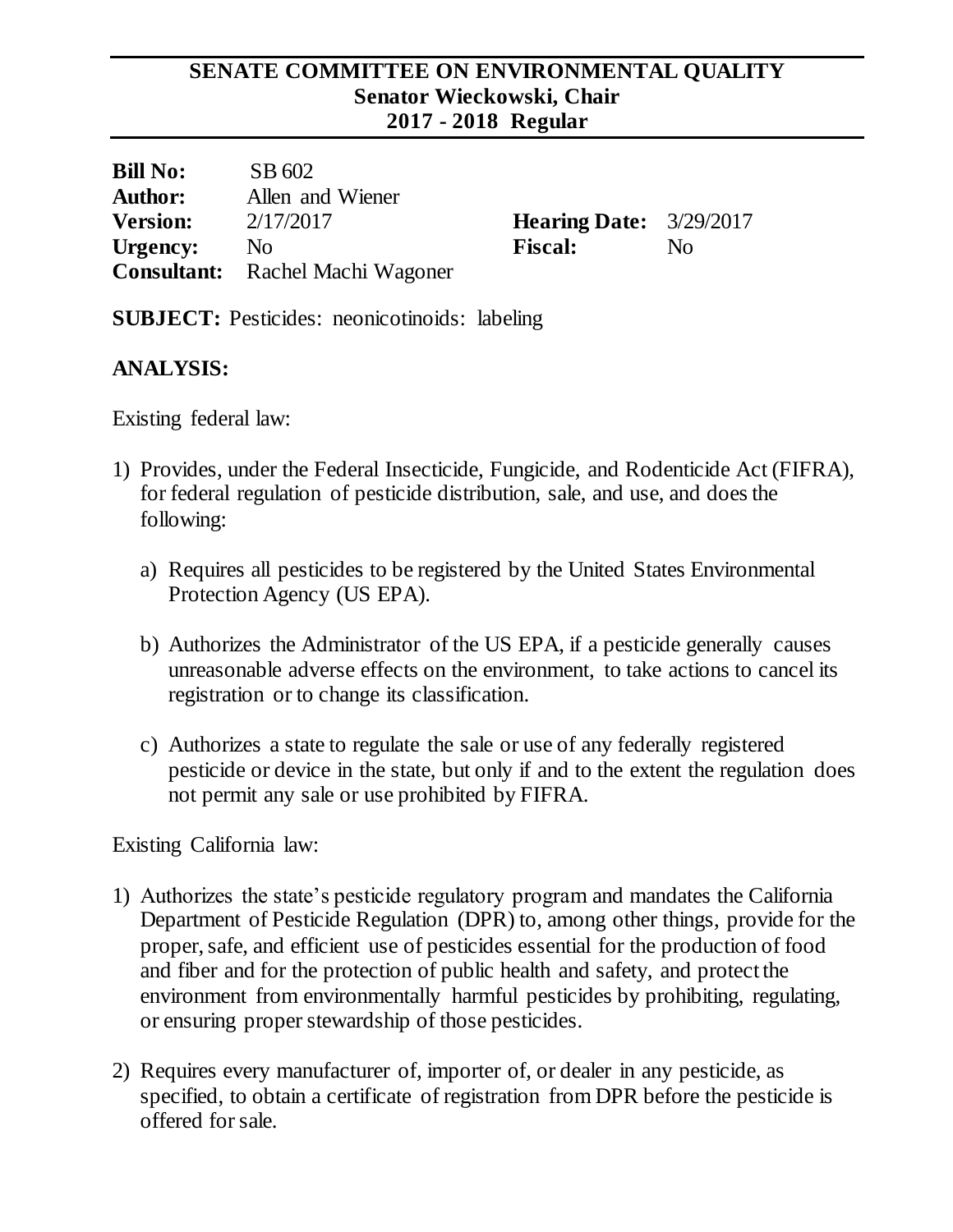- 3) Requires, if during or after the registration of a pesticide the registrant has factual or scientific evidence of any adverse effect or risk of the pesticide to human health, livestock, crops, or the environment that has not been previously submitted to DPR, the registrant to submit the evidence to DPR. Authorizes the director of DPR to adopt regulations to carry out the reevaluation process.
- 4) Requires DPR, on or before July 1, 2018, to issue a determination with respect to its reevaluation of neonicotinoids, and to adopt control measures necessary to protect pollinator health within 2 years, as specified.

This bill:

- 1) Requires, on and after July 1, 2018, labeling of commercially available seeds and plants sold at retail establishments, excluding noxious weed seeds and plants, that have been treated with a neonicotinoid pesticide.
- 2) Specifies that "treatment" includes foliar and granular treatments, in addition to seed coatings.
- 3) Defines "neonicotinoid" as imidacloprid, nithiazine, acetamiprid, clothianidin, dinotefuran, thiacloprid, thiamethoxam, or any other chemical designated by DPR as belonging to the neonicotinoid class of chemicals.
- 4) Prohibits the use of noncommercial neonicotinoids in California as of January 1, 2019.
- 5) Exempts pet care products and indoor pest control products meant for inside pests from the above prohibition.
- 6) States that noncompliance with the labeling requirements of this measure is a violation of Business and Professions Code unfair business practice provisions and prohibits the use of neonicotinoid pesticides, and exempts certain uses.

# **Background**

1) *Neonicotinoids.* According to the US EPA, neonicotinoids are a class of insecticides with a common mode of action that affects the central nervous system of insects, causing paralysis and death. Some uncertainties have been identified since the initial registration of neonicotinoids regarding their potential environmental fate and effects, particularly as they relate to pollinators. Data suggests that neonicotinic residues can accumulate in pollen and nectar of treated plants, potentially exposing pollinators to high levels of the chemicals. Adverse effects data and bee kill incidents have also been reported, highlighting the potential direct and/or indirect effects of neonicotinic pesticides on pollinators.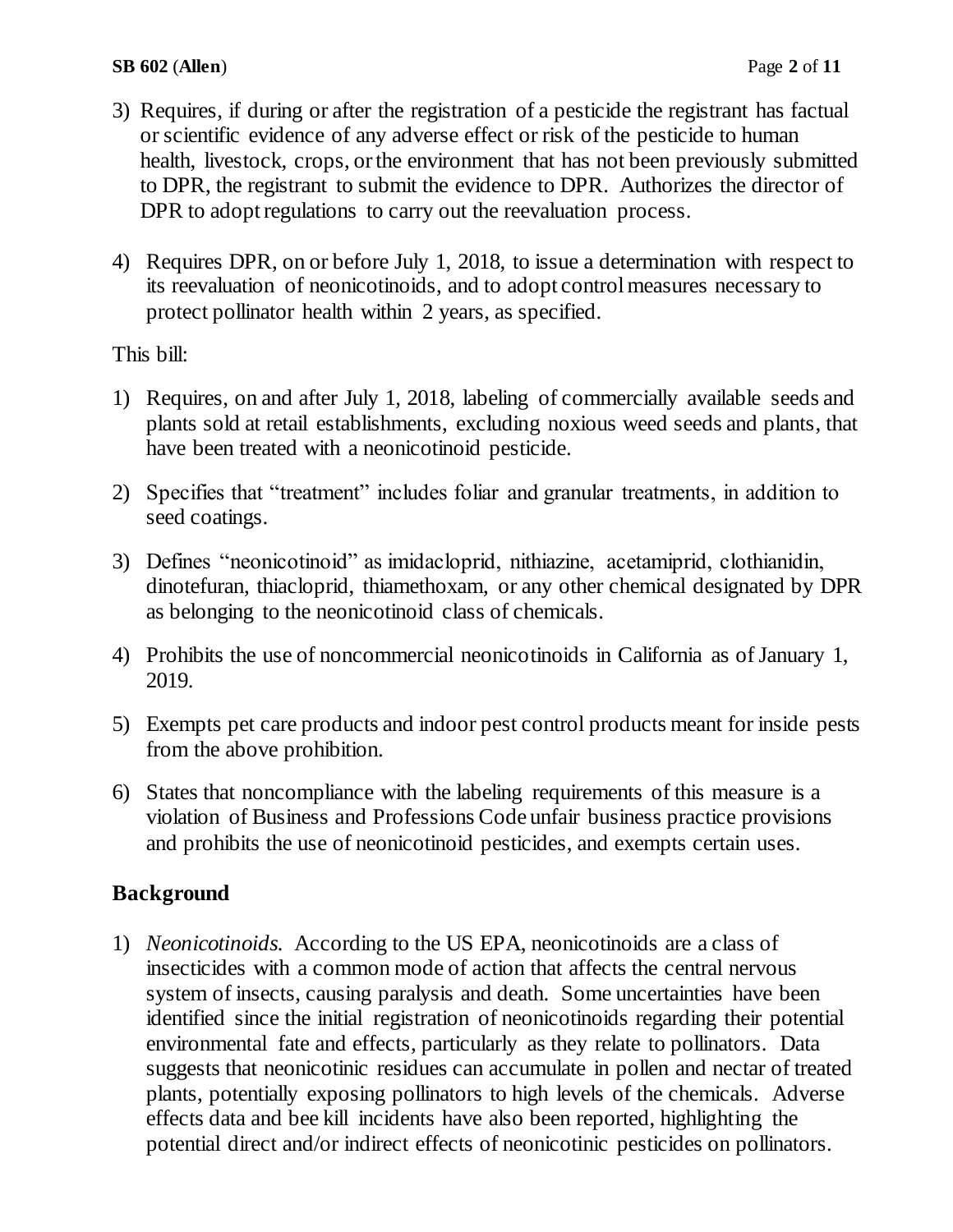2) *Bees.* Bees were once found in large parts of the Eastern and Midwestern United States*,* but the bees have suffered a dramatic decline in the last two decades due to habitat loss and degradation, along with pathogens and pesticides.

The bee was found in 31 states and Canadian provinces before the mid- to late-1990s, according to [the final rule published in the Federal Register.](https://www.gpo.gov/fdsys/pkg/FR-2016-09-22/pdf/2016-22799.pdf) But since 2000, it has been reported in only 13 states and Ontario, Canada. It has seen an 88% decline in the number of populations and an 87% loss in the amount of territory it inhabits. This means the species is vulnerable to extinction, even without further habitat loss or insecticide exposure.

Pollinator decline is a global trend. A United Nations sponsored report drawing on about 3,000 scientific papers concludes that about 40% of invertebrate pollinator species (such as bees and butterflies) are facing extinction. Since some 75% of food crops rely at least partially on pollinators, that raises serious concerns about the future of the global food supply.

Canada designated the rusty patched bumblebee species as endangered in 2012. The United States Fish and Wildlife Service designated it as endangered in January of 2017.

In October 2016, the United States Fish and Wildlife Service [gave endangered](http://www.npr.org/sections/thetwo-way/2016/10/03/496402620/bee-species-added-to-u-s-endangered-species-list-for-1st-time)  [status](http://www.npr.org/sections/thetwo-way/2016/10/03/496402620/bee-species-added-to-u-s-endangered-species-list-for-1st-time) to seven species of yellow-faced bees native to Hawaii, the first time any U.S. bees received this kind of protection. In 2017, the rusty patched bumblebee was additionally added to the list of endangered species.

3) *Pollinators and Neonicotinoids.* Factors affecting pollinator health and bee colony losses due to [Colony Collapse Disorder](https://www.epa.gov/pollinator-protection/colony-collapse-disorder) began to be identified in 2006. A National Research Council report in 2007, [Status of Pollinators in North](http://dels.nas.edu/Report/Status-Pollinators-North-America/11761)  [America,](http://dels.nas.edu/Report/Status-Pollinators-North-America/11761) documented the decline of pollinators and discussed some of the possible causes as well as research and other actions needed to address the issue.

The prevailing theory among scientists in US EPA, United States Department of Agriculture (USDA) and the global scientific and regulatory community is that the general declining health of honey bees is related to complex interactions among multiple stressors including:

- Pests (*e.g*., varroa mite), pathogens (*e.g.,* the bacterial disease American foulbrood) and viruses.
- Poor nutrition (e.g., due to loss of foraging habitat and increased reliance on supplemental diets).
- Pesticide exposure.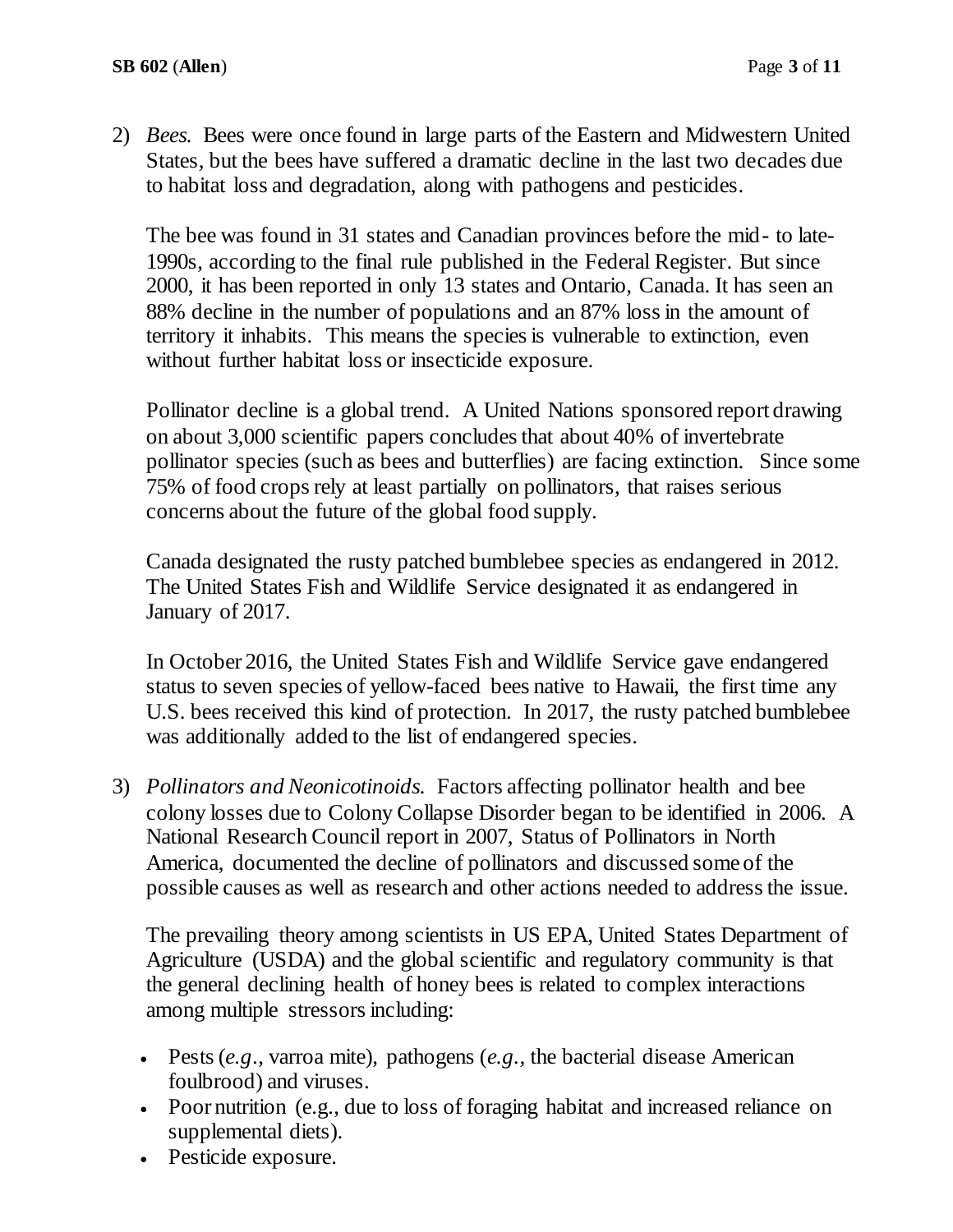- Bee management practices (e.g., long migratory routes to support pollination services).
- Lack of genetic diversity.

In California, beekeepers lost 40% of their hives in the last year. Since 2006, there has been an average loss of 30% of California hive. Wild bee populations have declined by 23% between 2003 and 2008 in the United States.

Historically, US EPA's pesticide risk assessment process for bees has been qualitative (i.e., not measured). The process relied primarily on developing an understanding of the types of effects that might be caused by the pesticide (hazard characterization), based on toxicity studies.

In 2011, US EPA began expanding the risk assessment process for bees to quantify or measure exposures and relate them to effects at the individual and colony level. This involved identifying additional data that would be needed to inform that process.

In November, 2012, US EPA, in collaboration with Health Canada's Pest Management Regulatory Agency and DPR, presented a quantitative risk assessment process for bees and other insect pollinators to the [FIFRA Scientific Advisory Panel.](https://www.epa.gov/sap/meeting-materials-september-11-14-2012-scientific-advisory-panel)

US EPA has begun to employ its new risk assessment framework for bees as part of its regulatory decision-making process for all pesticide chemistries. The new framework relies on a tiered process.

- a) The lowest tier (Tier I) is intended to serve as a screening tool. It employs conservative assumptions regarding exposure (i.e., assumptions that are likely to overestimate exposure) and uses the most sensitive toxicity estimates from laboratory studies of individual bees to calculate risk estimates.
- b) Higher tiers (Tiers II and III) rely on characterization of risk based on measured exposure values and colony-level effects studies and so are more realistic.
- c) Focuses on the major routes of exposure, including contact exposure (e.g., from overspray or direct contact with the pesticide on the plant surface) and dietary exposure (e.g., from consumption of contaminated pollen or nectar).
- d) Distinguishes different types of pesticide treatments, such as compounds applied to plant leaves or seed/soil-applied (systemic) compounds.

In June 2014, [President Obama issued a memorandum establishing a Pollinator](https://www.whitehouse.gov/the-press-office/2014/06/20/presidential-memorandum-creating-federal-strategy-promote-health-honey-b)  [Health Task Force,](https://www.whitehouse.gov/the-press-office/2014/06/20/presidential-memorandum-creating-federal-strategy-promote-health-honey-b) co-chaired by USDA and US EPA, to create a National Pollinator Health Strategy that promotes the health of honey bees and other pollinators (including birds, bats, butterflies, and insects).

US EPA's actions to protect pollinators from pesticide exposure include: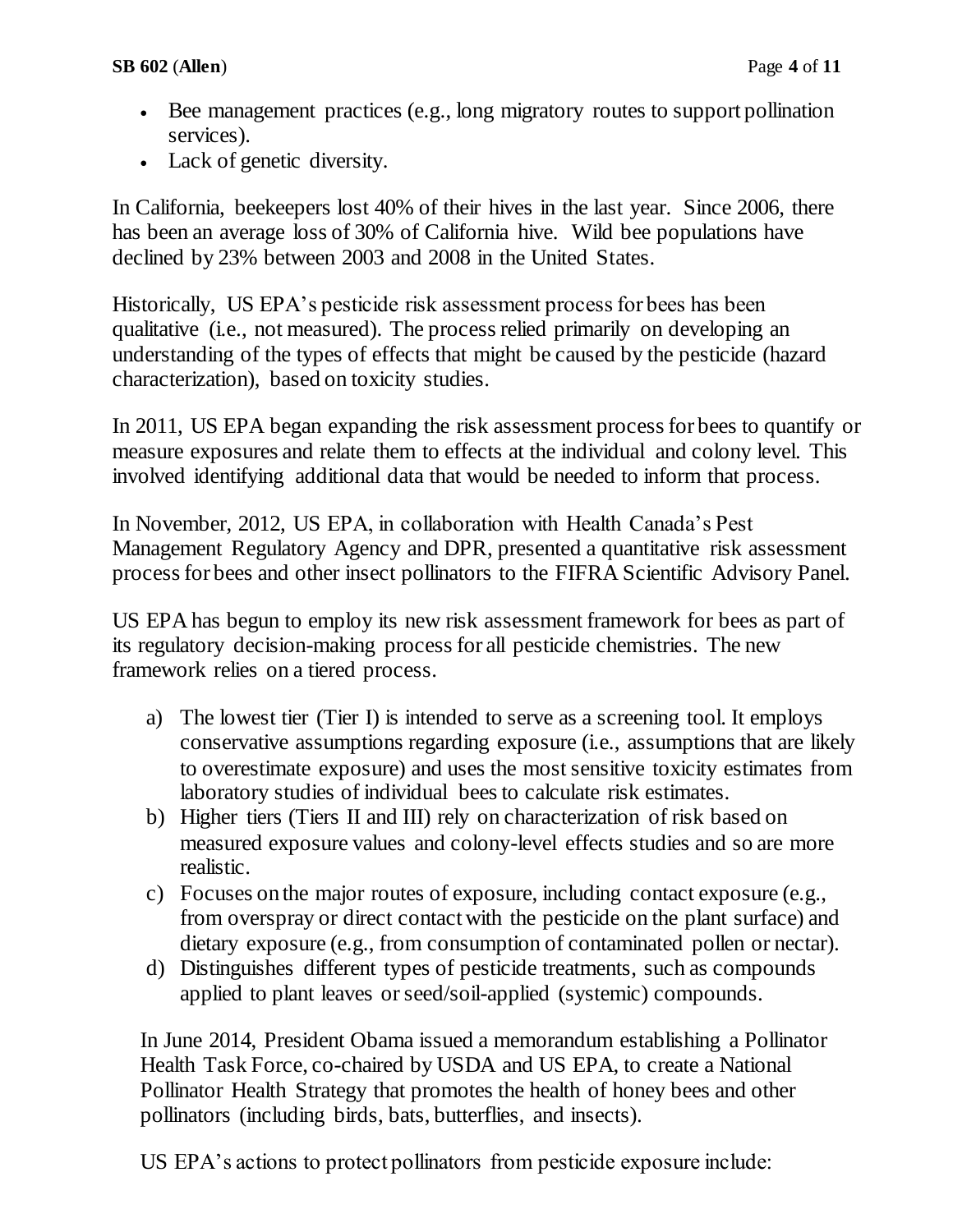- Proposing a plan to prohibit the use of pesticides that are toxic to bees when crops are in bloom and bees are under contract for pollination services. The plan also recommends that states and tribes develop pollinator protection plans and best management practices.
- Prohibited the use of certain neonicotinoid pesticides when bees are present.
- Expediting the re-evaluation of the neonicotinoid family of pesticides, as well as other pesticides, using the harmonized risk assessment process.
- Temporarily halted the approval of new outdoor neonicotinoid pesticide uses until new bee data is submitted and pollinator risk assessments are complete.
- Expediting the review of new Varroa mite control products.
- Developing new bee exposure and effect testing priorities for the registration of new pesticides, new pesticide uses, and registration review of existing pesticides.
- Issued data requirements and risk assessment approaches for pollinators as we review the registrations of all of the neonicotinoid pesticides.
- Established guidance and best practices for regional, state and tribal inspectors conducting FIFRA inspections of apparent cases of pesticide-related bee deaths.
- Developing a new risk management approach for considering the impacts of herbicides on monarch butterfly habitats and protecting milkweed from pesticide exposure.
- Issued a benefits analysis of neonicotinoid seed treatments for insect control in United States soybean production. EPA found neonicotinoid seed treatments were of little or no benefit to US soybean production.
- Providing farmers and beekeepers with EPA's residue toxicity time  $(RT_{25})$ data as a means of gauging the lengths of time that specific pesticide products may remain toxic to bees and other pollinators following application of these products to plants.
- Working with pesticide manufacturers to develop new seed-planting technologies that will reduce dust that may be toxic to pollinators during the planting of pesticide-treated seed.
- Incorporating pollinator protection at EPA Facilities, on [epa.gov,](https://www3.epa.gov/) and in other EPA programs.

In January, 2016, US EPA and DPR released their draft assessment focused on how one of the most prominent neonicotinoids—Bayer's imidacloprid—affects bees.

This was the first of four [risk assessments](http://www.cdpr.ca.gov/docs/emon/surfwtr/presentations/epa_whitepaper.pdf) conducted by the US EPA and DPR on the class of pesticides known as neonicotinoids.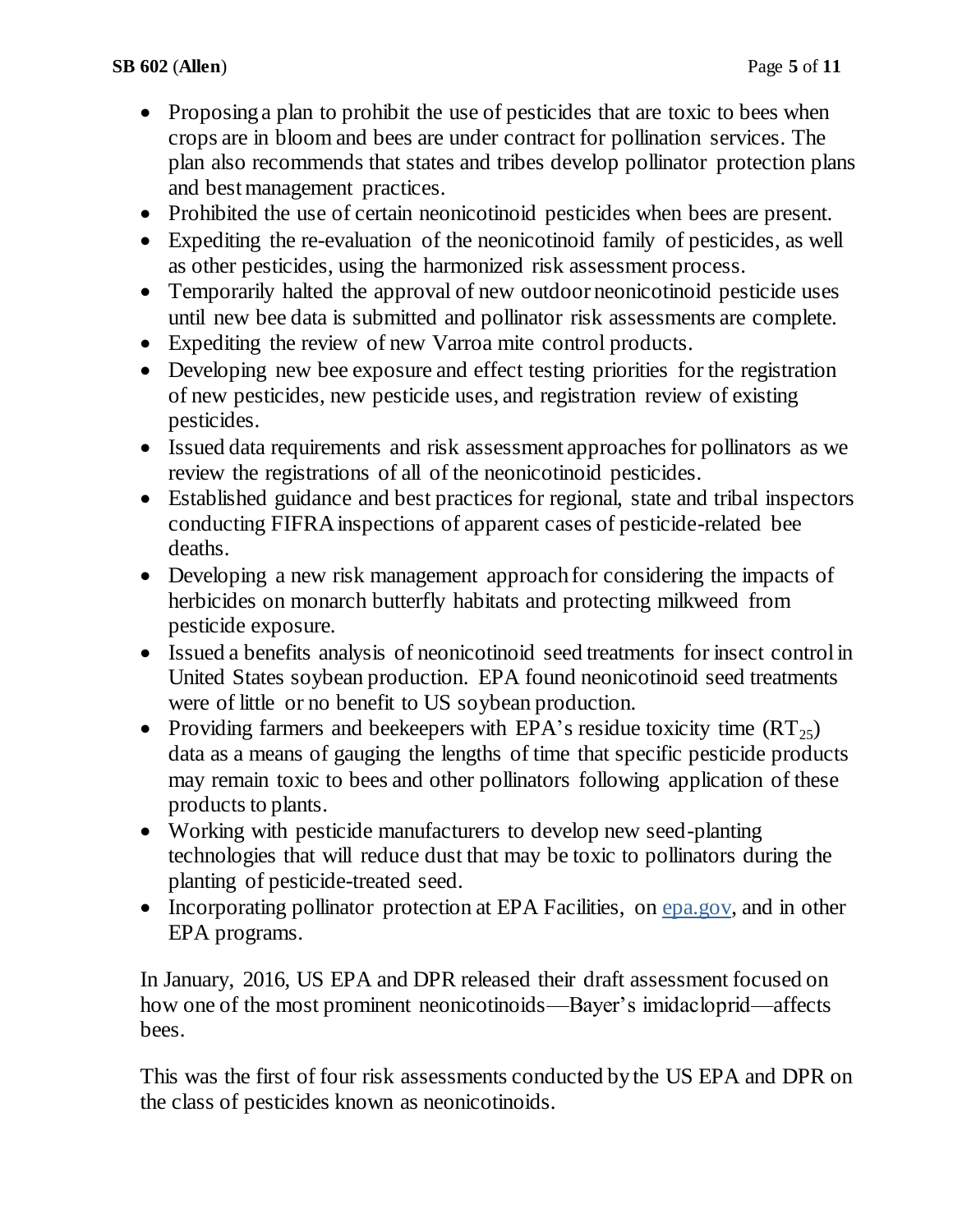Reviewing dozens of studies from independent and industry-funded researchers, the US EPA's risk-assessment team established that when bees encounter imidacloprid at levels above 25 parts per billion—a common level for neonicotinoids in farm fields—they suffer harm. "These effects include decreases in pollinators as well as less honey produced," the US EPA's [press release](http://yosemite.epa.gov/opa/admpress.nsf/eeffe922a687433c85257359003f5340/63e7fb0e47b1aa3685257f320050a7e3!OpenDocument) states. California already prohibits use of the chemical on almonds and limits its application for other crops during bloom periods when bees are most likely to be present.

"Clearly, as a result of this, there might be more restrictions coming," said Charlotte Fadipe, spokeswoman for the California Department of Pesticide

In January 2017, US Environmental Protection Agency published preliminary pollinator-only risk assessments for the neonicotinoid insecticides clothianidin, thiamethoxam, and dinotefuran and also an update to its preliminary risk assessment for imidacloprid, which was published in January 2016. The updated imidacloprid assessment looks at potential risks to aquatic species, and identifies some risks for aquatic insects.

The assessments for clothianidin, thiamethoxam, and dinotefuran, similar to the preliminary pollinator assessment for imidacloprid showed: most approved uses do not pose significant risks to bee colonies. However, spray applications to a few crops, such as cucumbers, berries, and cotton, may pose risks to bees that come in direct contact with residue. In its preliminary pollinator-only analysis for clothianidin and thiamethoxam, the EPA has proposed a new method for accounting for pesticide exposure that may occur through pollen and nectar.

Along with the preliminary risk assessments, the EPA is also issuing an updated registration review schedule for the four neonicotinoids to reflect the data being submitted in 2017.

According to DPR, DPR continues to work with US EPA on the risk assessments for certain neonicotinoids. Below is US EPA's latest table that shows an expected timeline for completion. As DPR moves closer to assessing the potential harms of these pesticides, it may warrant mitigation efforts. There are multiple ways to mitigate the potential harm from a pesticide, including a label change through US EPA, or DPR regulatory action, and others. At this time, DPR states that it has put a placeholder on the 2017 rulemaking calendar for a potential neonicotinoid regulation in case it determines that there is a need to begin mitigation this year and there is a determination to mitigate through regulation.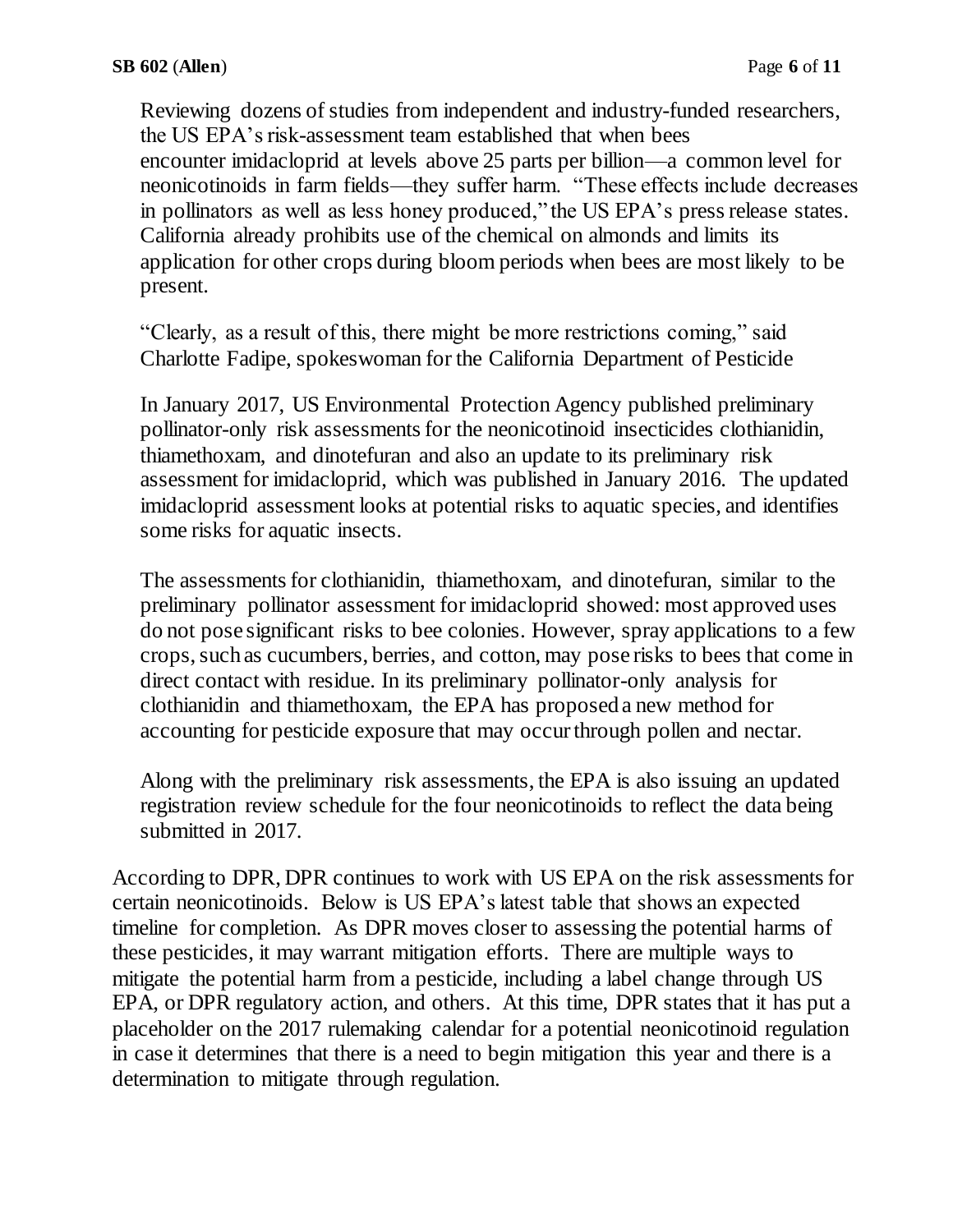$\overline{a}$ 

| <b>Activities</b>                                         | <b>Estimated Date</b>      |  |  |
|-----------------------------------------------------------|----------------------------|--|--|
| Preliminary Pollinator Risk Assessments                   |                            |  |  |
| Imidacloprid                                              | January 2016 - Completed   |  |  |
| Clothianidin, Thiamethoxam, and Dinotefuran               | January 2017 - Completed   |  |  |
| Ecological Assessments (not including pollinators)        |                            |  |  |
| Imidacloprid - Aquatic Only                               | January 2017 - Completed   |  |  |
| Clothianidin, Thiamethoxam, and Dinotefuran               | September 2017             |  |  |
| Human Health Assessments                                  |                            |  |  |
| Imidacloprid                                              | March 2017                 |  |  |
| Clothianidin, Thiamethoxam, and Dinotefuran               | September 2017             |  |  |
| Revised Pollinator Risk Assessments                       |                            |  |  |
| Imidacloprid, Clothianidin, Thiamethoxam, and Dinotefuran | Spring 2018 <sup>[1]</sup> |  |  |
| Registration Review Proposed Interim Decisions            |                            |  |  |
| Imidacloprid, Clothianidin, Thiamethoxam, and Dinotefuran | <b>March 2018</b>          |  |  |
| Registration Review Interim Decisions                     |                            |  |  |
| Imidacloprid, Clothianidin, Thiamethoxam, and Dinotefuran | December 2018              |  |  |

#### **Table 3 - Updated Registration Review Schedule for the Neonicotinoids**

4) *Restricted use*. Restricted materials are pesticides deemed to have a higher potential to cause harm to public health, farm workers, domestic animals, honeybees, the environment, wildlife, or other crops compared to other pesticides. With certain exceptions, restricted materials may be purchased and used only by or under the supervision of a certified commercial or private applicator under a permit issued by the County Agricultural Commissioner (CAC).

Certification and licensing of commercial pesticide applicators falls to DPR while certification of private applicators is carried out by the CACs.

California requires permits for restricted materials so that the local CAC can assess, in advance, the potential effects of the proposed application on health and the environment. Permits are time - and site - specific, and include use practices to reduce adverse effects. The CAC may deny permits or require feasible alternatives to be used.

5) *Other states and nations*. Several other states and other countries have restricted, banned or are considering restrictions for this class of pesticide.

<sup>[1 ]</sup>Th e completion of the registration review action by this date is based on the Agency's current understanding of the date additional da ta to support this action are expected to be received.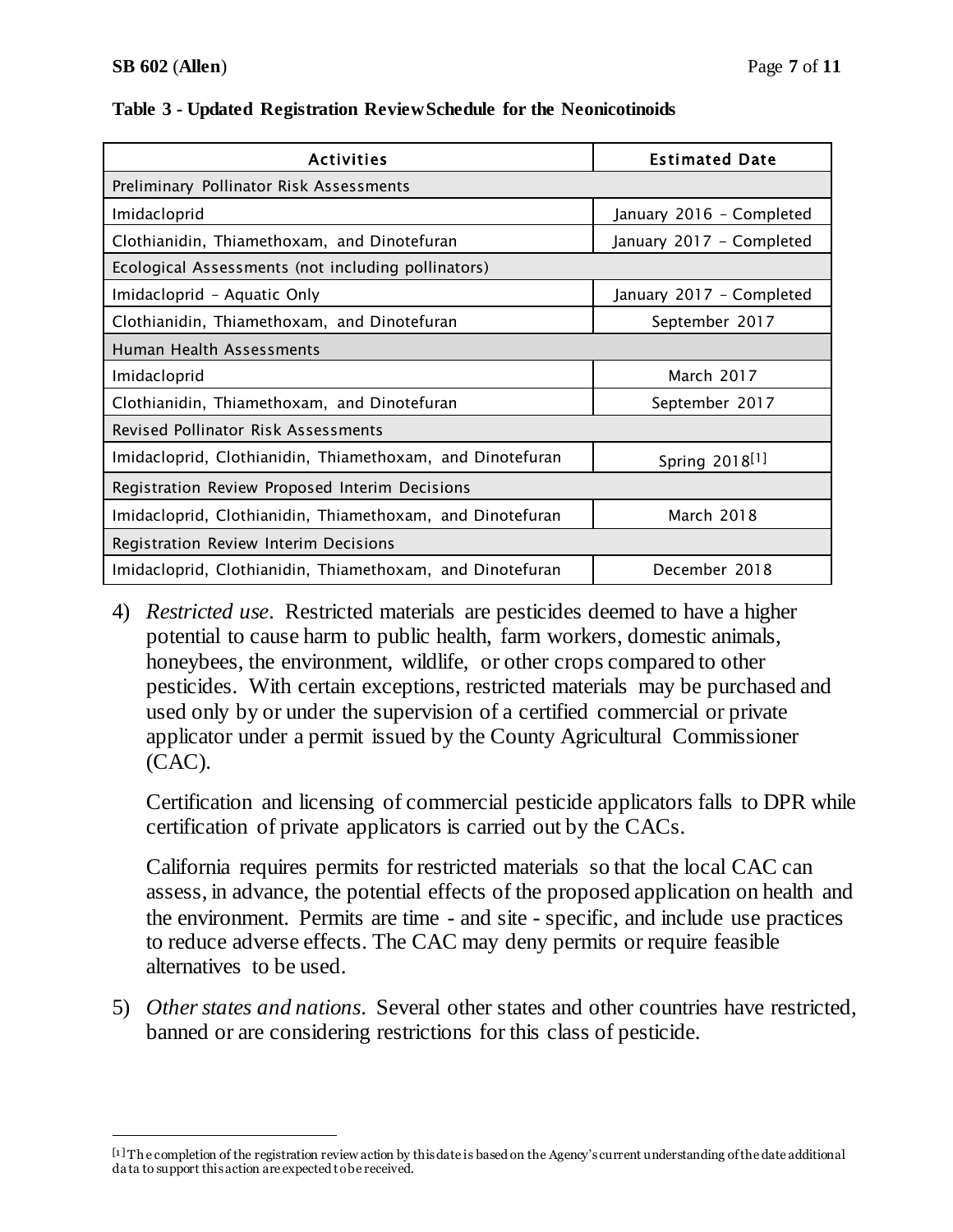In April 2016, [Maryland](http://thinkprogress.org/climate/2016/03/18/3761652/maryland-bee-protection-bill/) became the first state to impose major restrictions on neonics use, with a partial ban taking effect in January 2018. Maryland's [act](http://mgaleg.maryland.gov/webmga/frmMain.aspx?pid=billpage&stab=01&id=sb0198&tab=subject3&ys=2016RS) allows farmers to apply the pesticide to their crops, but will ban regular consumers from purchasing the pesticide for home use.

[Oregon](https://www.nurserymag.com/article/oregon-bans-neonic-linden-trees/) is also regulating neonicotinoids, but only bans neonicotinoid use on one genus of tree. [Eugene,](http://beyondpesticides.org/dailynewsblog/2014/03/community-passes-resolution-banning-neonicotinoids/) Oregon has taken the ban one step further and banned neonicotinoid use on city-owned land. [Seattle](http://council.seattle.gov/2014/09/25/council-bans-neonicotinoid-pesticides-on-city-land-2/) has also banned the pesticide on city-owned land.

Outside of the United States, [Italy](http://www.guelphmercury.com/news-story/5795639-italy-s-ban-on-neonicotinoids-effective-u-of-g-conference-told/) implemented a partial ban on neonicotinoid application to seeds and the ground in 2008. Five years after the ban was initiated, [researchers](http://www.youris.com/Environment/Bees/Marco_Lodesani_Lessons_From_The_Italian_Ban_On_Pesticides.kl) noticed a significant improvement in the quantity of bees and colonies. However, the researchers noticed that bee mortality rates remained high in areas where plants' leaves (as opposed to their seeds or the ground) are treated by the pesticide. In 2013 the [EU](http://eur-lex.europa.eu/LexUriServ/LexUriServ.do?uri=OJ:L:2013:139:0012:0026:EN:PDF) implemented a temporary restriction on the use of neonicotinoids by prohibiting their use on crops "attractive to bees." Additionally, [France](http://www.reuters.com/article/us-france-pesticides-idUSKCN0WK1KL) is moving toward a total ban on pesticides that can harm bees.

### **Comments**

*Purpose of Bill.* According to the author, "The labeling of neonicotinoid-treated plants will help to protect bees and other pollinators, one of the most critical components of our fragile ecosystem. Research – including a recent analysis by independent scientists at Sussex University – confirms that toxic neonicotinoid pesticides are not only harmful to honey bees, but also to a broad range of other animals, including bumble bees, butterflies, birds and water insects, posing a serious threat to the food system, the livelihood of beekeepers, and to the environment.

"In 2014, the Task Force on Systemic Pesticides, a group of global, independent scientists studying the impact of pesticides, reviewed more than 1100 peer-reviewed studies, and concluded that neonicotinoids are a key factor in bee declines and also harm other essential organisms. Their report called for immediate regulatory action to restrict the use of neonicotinoids.

"These harmful pesticides are now the most widely used class of insecticides in the world and their use continues to grow. Research has shown that consumers often overuse neonicotinoids. Products approved for home and garden use may be applied at rates up to 120 times higher than what is approved for agricultural uses. Consumers also may be unaware that many "bee friendly" garden plants and vegetable seedlings sold at home garden centers have been pre-treated with these beekilling pesticides.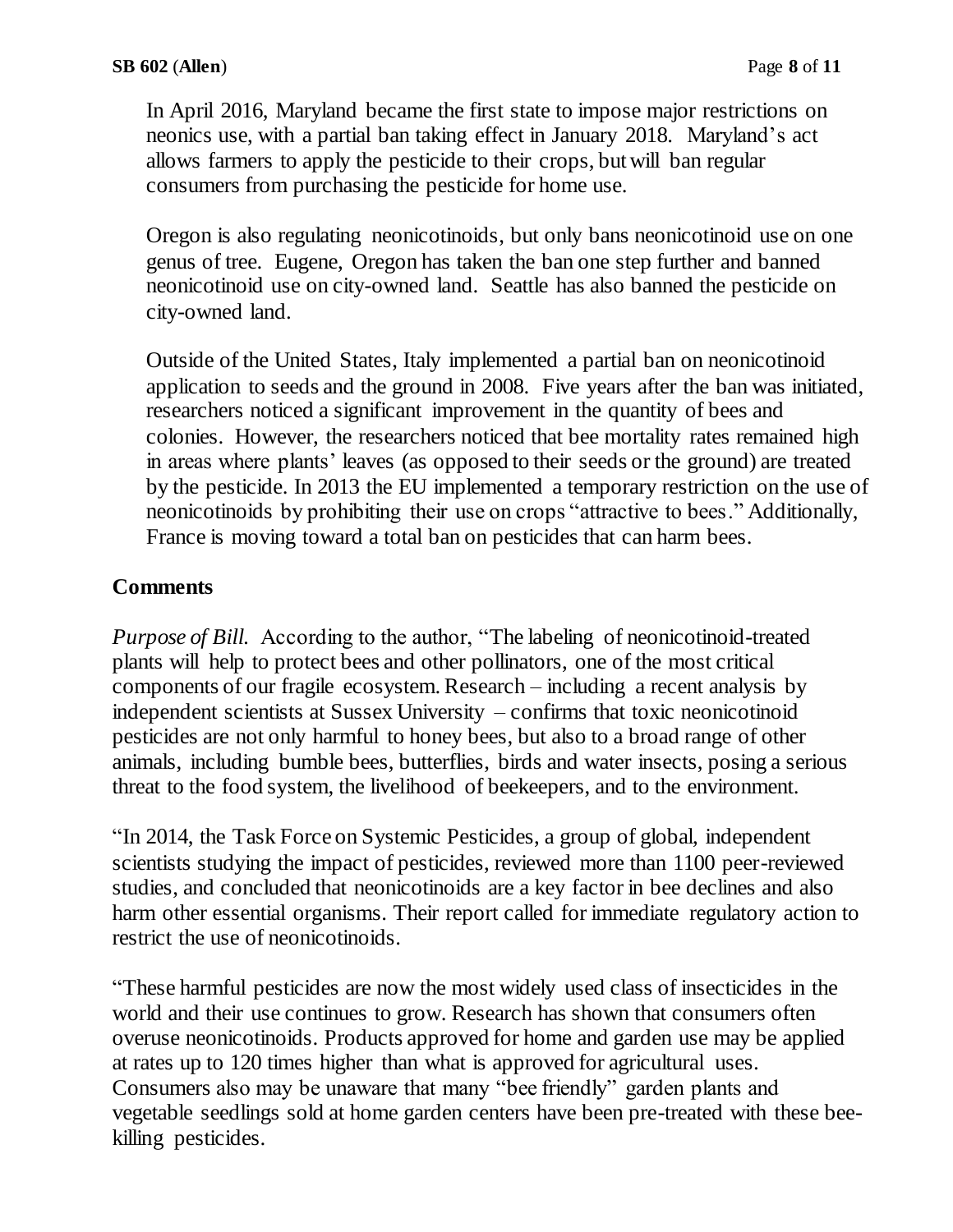"SB 602 is an opportunity to have a tremendously positive impact on this issue by empowering consumers to decide for themselves which plants to buy for their gardens. This bill takes a consumer protection approach by requiring all neonicotinoid-treated plants to be labeled as such when sold in nurseries."

## **Related/Prior Legislation**

- 1. AB 1789 (Williams, Chapter 578, Statutes of 2014) requires, on or before July 1, 2018, the DPR to issue a reevaluation of neonicotinoids and requires, within two years after making the reevaluation, DPR to adopt any control measures necessary to protect pollinator health.
- 2. SB 1282 (Leno and Allen, 2016) requires labeling of all commercially available seeds and plants treated with neonicotinoid pesticide and states that it is a violation of Business and Professions Code unfair business practice provisions not to do so and prohibits the use of neonicotinoid pesticides, and exempts certain uses. SB 1282 passed the Senate Committee on Environmental Quality on a vote of 4 to 2. The bill failed passage on the Senate Floor on a vote of 18 to 15.
- **SOURCE:** Bee Smart California

### **SUPPORT:**

American Bird Conservancy Center for Biological Diversity Defenders of Wildlife Ecological Farming Association Friends of the Earth Good Earth Natural Foods Urban Bee San Francisco Xerces Society for Invertebrate Conservation 3 Individuals

### **OPPOSITION:**

Agricultural Council of California Almond Alliance of California American Chemistry Council California Agricultural Aircraft Association California Association of Nurseries & Garden Centers California Chamber of Commerce California Citrus Mutual California Cotton Ginners & Growers Association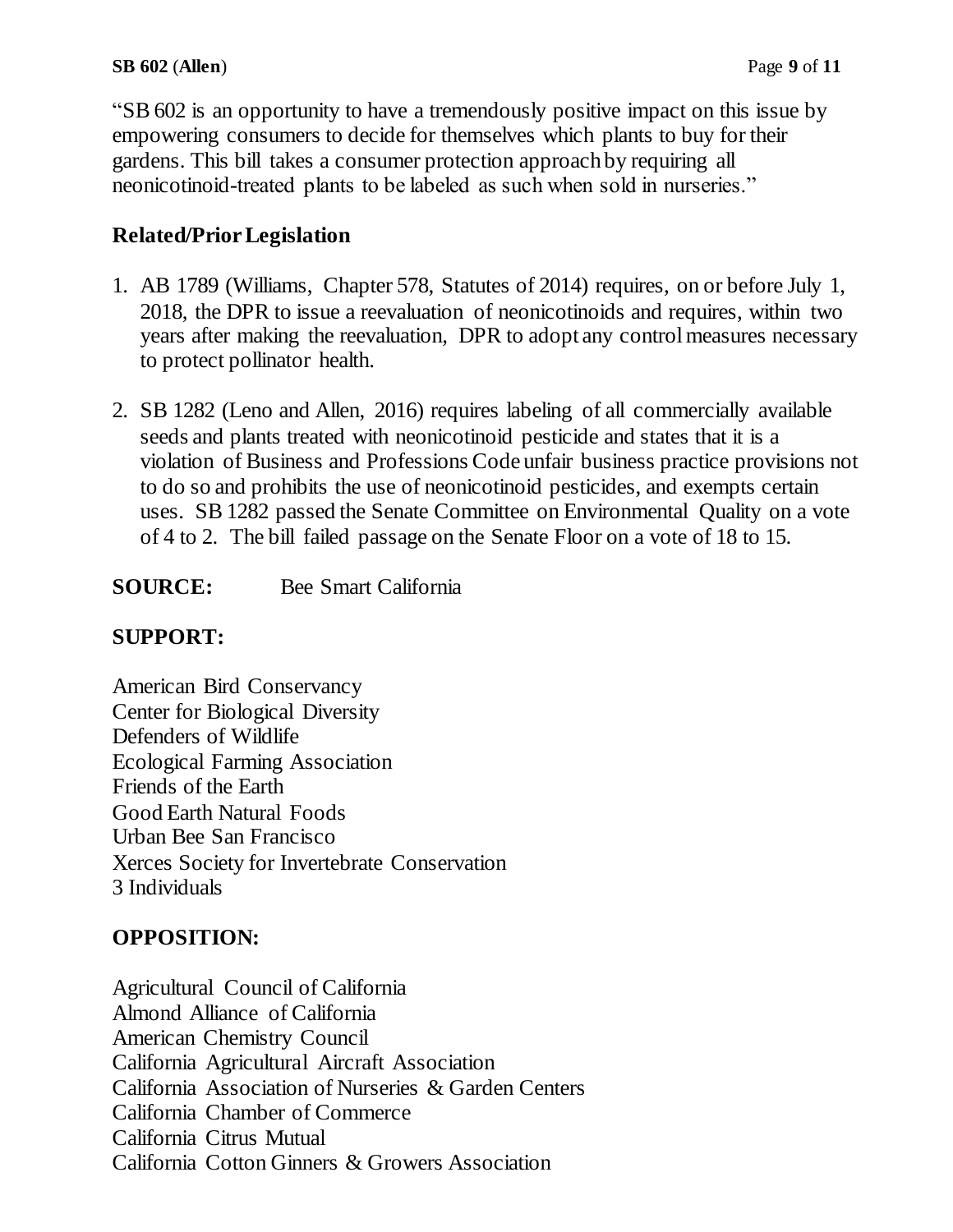California Farm Bureau Federation California Fresh Fruit Association California Grocers Association California Hotel & Lodging Association California Manufacturers and Technology Association California Seed Association Consumer Specialty Products Association Responsible Industry for a Sound Environment Western Agricultural Processors Association Western Growers Association Western Plant Health Association

**ARGUMENTS IN SUPPORT:** Supporters assert that "there is a wealth of scientific literature showing adverse impacts to bees and other pollinators from uses of neonicotinoids, and the EPA has confirmed that these systemic insecticides can adversely impact bees. In their 2015 proposed action, "Proposal to Mitigate Exposure to Bees from Acutely Toxic Pesticide Products," the agency notes, "Systemic pesticides and/or pesticides with prolonged residual toxicity may result in residues in pollen and nectar at levels that can impact bees and hive health." These adverse impacts to bees and hive health can cause direct harm to growers as a result of decreased pollination services."

Supporters assert that, "In addition to killing bees outright, research shows that even low levels of these toxic pesticides cause serious harm by impairing bees' ability to learn, find their way back to the hive, collect food, produce new queens and mount an effective immune response. Additional studies on impacts to bumblebees show that exposure to neonicotinoids is associated with fewer queen bees, reduced reproduction, and impaired foraging and homing abilities."

Supporters state, "Neonicotinoids are now the most widely used class of insecticides in the world and their use continues to grow. Research has shown that consumers often overuse neonicotinoids. Products approved for home and garden use may be applied at rates up to 120 times higher than what is approved for agricultural uses. According to a recent survey by the Department of Pesticide Regulation, 39% of homeowners contract with a certified pest control operator, while about 33% apply pesticides themselves."

Supporters are concerned that "consumers also may be unaware that many 'bee friendly' garden plants and vegetable seedlings sold at home garden centers have been pre-coated or pre-treated with these bee-killing pesticides. According to a 2014 [report,](http://www.foe.org/projects/food-and-technology/beeaction) more than half of "bee-friendly" plants purchased at Home Depot, Walmart,